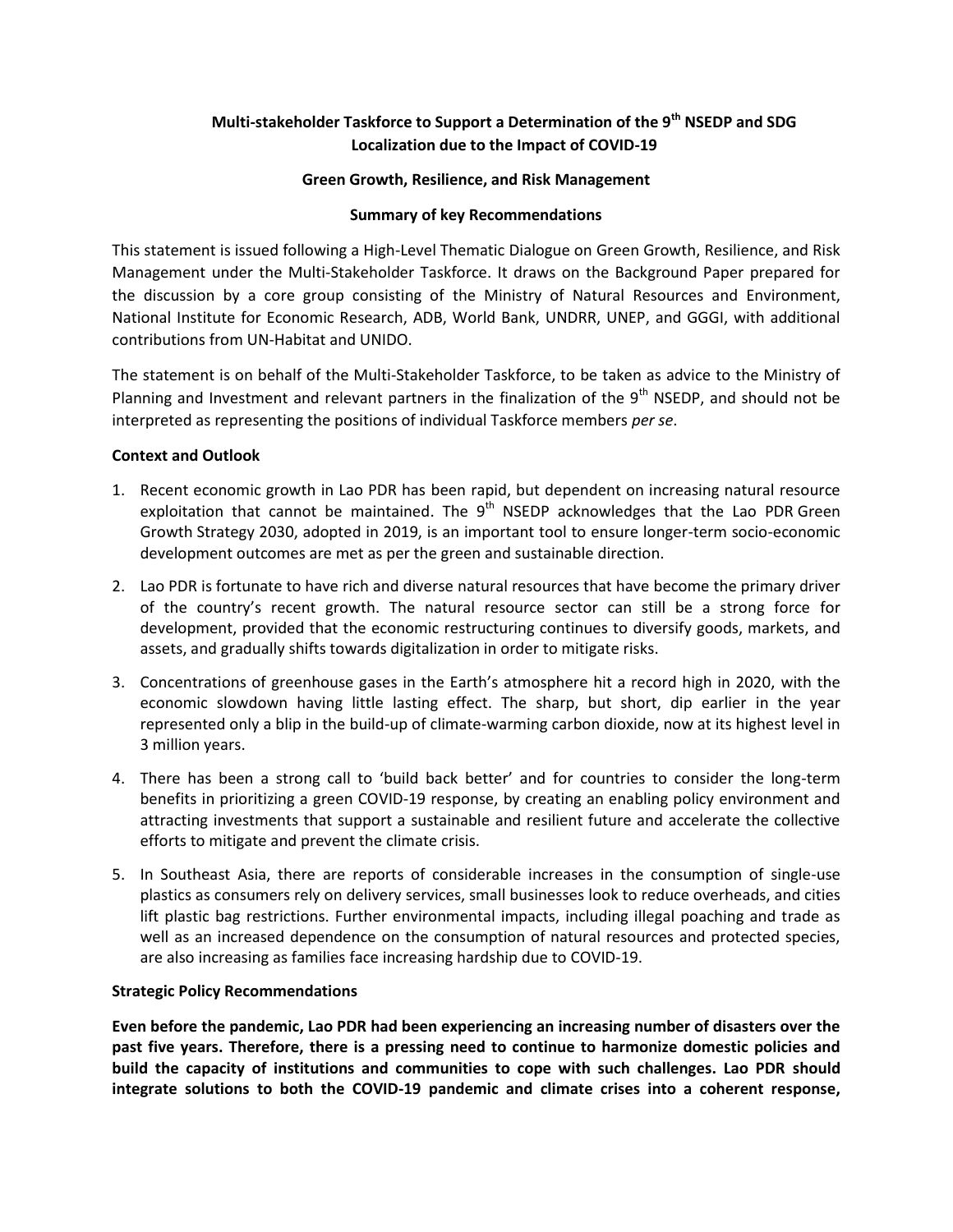**avoiding climate action becoming a low priority because of concerns about addressing the mounting socio-economic impacts of COVID-19.**

**Lao PDR should use the COVID-19 recovery as an opportunity to pivot the economy towards a more strategic low-carbon path while simultaneously addressing underlying vulnerabilities and improving the climate and disaster resilience of communities.**

#### **Pillar 1: Green Growth**

COVID-19 provides a window of opportunity for Lao PDR to make transformational changes to the economy and to pave the way for fulfilling national commitments towards the SDGs, Nationally-Determined Contributions, and Paris Agreement Objectives.

Effective regulation and enforcement of environmental protection are crucial for a transition to a green growth model. Moreover, effective regulation and enforcement of environmental protection measures cannot remain only at the national and central level, instead downward accountability and community ownership is essential in green growth initiatives, resilience building and reducing the risk of disasters.

Green budgeting can be an effective tool to increase the efficiency and effectiveness of budgetary processes and align them with environmental sustainability and climate change objectives.

As a result of COVID-19, waste volumes have quickly risen with the increased demand for medical disposables and delivery services. This is a key reminder that without stronger environmental standards, recent progress in reducing single-use plastic can quickly be undone. In particular, proper and effective management of hazardous waste has remained an unresolved issue and with the right investment can become source of jobs.

Renewable energy is already a policy priority to stabilize energy supply and to support sustainable development. Reflecting on the key post-COVID challenges identified, investing in clean energy and providing vulnerable households renewable systems could stimulate jobs, whilst simultaneously improving resilience and human capital. To support that investment considering Government budget constraints, the 9<sup>th</sup> NSEDP should consider measures to improve procedures for private sector participation, streamlining and simplifying project approvals to maximize incentives for private sector investment. Greater use of electric vehicles could simultaneously reduce emissions, support renewable energy demand, and reduce fuel import costs.

Demand for verified legal and sustainable tropical forest products ('good wood') is increasing rapidly in markets around the world. Lao PDR is well-positioned to capitalize on this growing demand if international standards can be met, which can support a transition of the forestry sector to a key pillar in a more sustainable economy.

## **Pillar 2: Resilience Building**

Even prior to COVID-19, Lao PDR was facing an increasing number of disasters with a commensurate higher cost to the country. Together with the broader impacts of climate change, these are likely to increase vulnerabilities at the community level. The links between disease, health, and biodiversity have been highlighted by COVID-19; 75% of new and emerging diseases are zoonotic- 'jumping' from animals to people. More effective management of biodiversity and ecosystems services is crucial to both zoonotic disease risk reduction, and adaptation to the adverse effects of climate change.